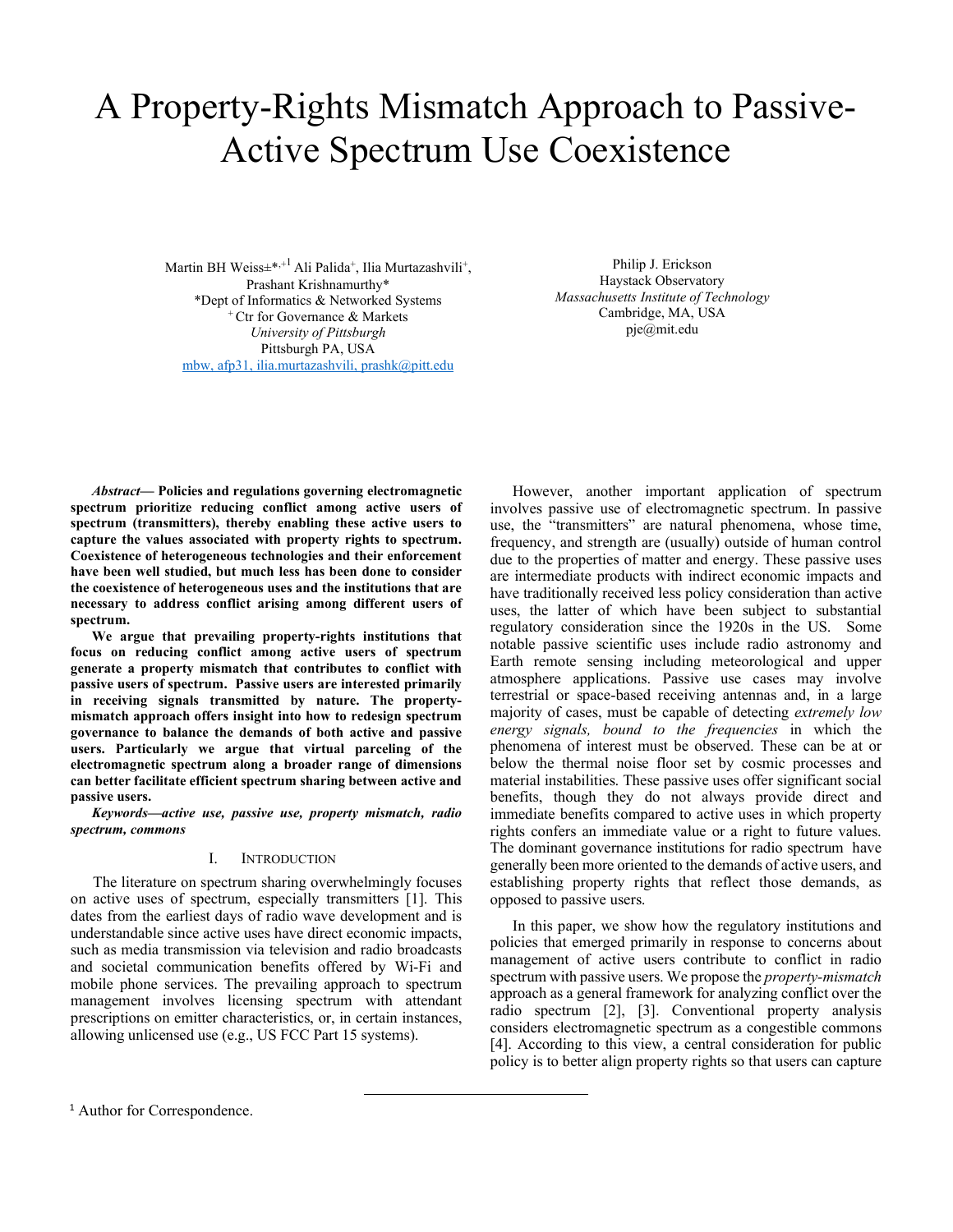the value from the scare resource [5], [6]. The propertymismatch approach extends the conventional resource commons approach by considering how the underlying resource (in this case spectrum) may operate at different scales than the prevailing property regime. Hence, it provides a useful framework for addressing and, we argue, for resolving such conflicts.

 We highlight that the current liberal licensing regime designed for managing conflict among active users, through exclusive and tradeable rights to spectrum frequencies, does not adequately address the temporal, spatial, quantity-, and qualitybased mismatches between active and passive users of spectrum. Furthermore, we show that the property-mismatch approach has offered insight into the design of institutions to resolve disputes over natural resources. When applied to spectrum, this approach has significant implications for reforms to balance the interests of active and passive users of spectrum. Particularly, we propose that finer virtual parceling of the electromagnetic spectrum along the dimensions of time, frequency, and transmission power can better facilitate efficient spectrum sharing between active and passive users.

 The property-mismatch approach we suggest is a significant change in in perspective in that it recognizes limitations with conventional property rights analysis of spectrum, while simultaneously recognizing spectrum has many characteristics of a commons. Some research contends that spectrum is not a commons [4], and that the prevailing system of licensing contributes to inefficiencies in allocation of spectrum [5]. We instead see spectrum as a commons, and further assert that the property regime – not the inherent nature of the resources – can contribute to unwanted conflict over spectrum.

#### II. PROPERTY RIGHTS IN SPECTRUM

In the context of resource commons, property rights are conventionally conceptualized as a bundle of rights with the following dimensions: (1) access (right to entry); (2) withdrawal (right to extraction); (3) management (right to regulate and make improvement); (4) exclusion (right to determine access and transfer; and (5) alienation (right to sell or lease management and exclusion rights) [9]. Weiss et.al. [3] applied this to spectrum by associating access rights with the right to receive and the withdrawal rights as the right to transmit. Management and exclusion rights are dependent on the allocation and license terms, and alienation rights do not apply to unlicensed spectrum.

The conventional approach to radio spectrum management involves licensing radio transmitters. Licensing can be divided into two broad approaches: traditional and liberal licenses. In contrast, allocating unlicensed spectrum bands has also recently been implemented, and this model provides rich opportunities for self-governance of spectrum usage.

# A. Traditional Licenses

Under traditional licensing, radio spectrum is nationalized as an economic asset, and use rights are allocated. Traditional licensing consists of two phases: allocation and assignment. Allocation specifies permitted uses of a band (and often occurs at the international level) and assignment specifies who is granted the operating license on which band (or sub-band) in which location for which times. Additional technical restrictions on the nature of the emitter, such as required out-ofband emission masks, are applied at time of assignment.

Traditional licensing is based on allocation through an administrative process, with rights assigned based on political considerations such as "public interest" [1]. Furthermore, traditional licenses can impose additional geographic, temporal and frequency constraints.

#### FEATURES

| <b>TRADITIONAL</b><br><b>LICENSES</b> | * Transmission rights assigned on a<br>time/space/frequency basis                                                            |  |  |
|---------------------------------------|------------------------------------------------------------------------------------------------------------------------------|--|--|
|                                       | * License <i>allocated</i> for intended use &<br>(sometimes) "public interest"                                               |  |  |
| <b>LIBERAL</b><br><b>LICENSES</b>     | * Transmission rights assigned on a<br>time/space/frequency basis<br>* Alienation rights<br>* Flexible uses (allocation)     |  |  |
| <b>UNASSIGNED</b>                     | * Allocated but not assigned<br>* May be unlicensed<br>* Properties of a commons<br>* Transmission power caps<br>* Etiquette |  |  |

#### Table 1. Property regimes governing active users

#### B. Liberal Licenses

Like traditional licensing, liberal licensing involves a nationalized spectrum with rights distributed to users in allocation and assignment phases. Unlike traditional licensing, the liberal licensing regime involves re-allocation of property rights to spectrum through competitive markets [7].

Because of the growing diversity of uses, innovations in radio technologies, and inefficiencies in the traditional allocation approach, an alternative regime has emerged in some countries and some frequency bands. In this approach, licenses are treated as quasi-property. Licenses can be bought and sold on a secondary market and license owners have greater flexibility of use, as long as they remain within the transmission power parameters of the license.

#### C. Unassigned

A yet different approach to spectrum use is one that eschews the need for specific assignments entirely. In this approach, transmission bands are allocated to a use but not assigned to a particular user in a particular time/space/frequency tuple. The two most common examples of this are unlicensed bands and amateur radio bands. These unassigned bands have characteristics (and challenges) similar to passive use, especially some amateur bands where long distance propagation is possible.

Here, maximum transmission power is defined as before (though usually at a lower level) and a spectrum etiquette may be established for anyone who seeks to use this band. These community norms may be behavioral rules that are enforced by the community, or they may be embedded in the hardware/software of devices using these bands. These unassigned bands have many of the economic characteristics of a commons [8]. Experience has shown that these bands have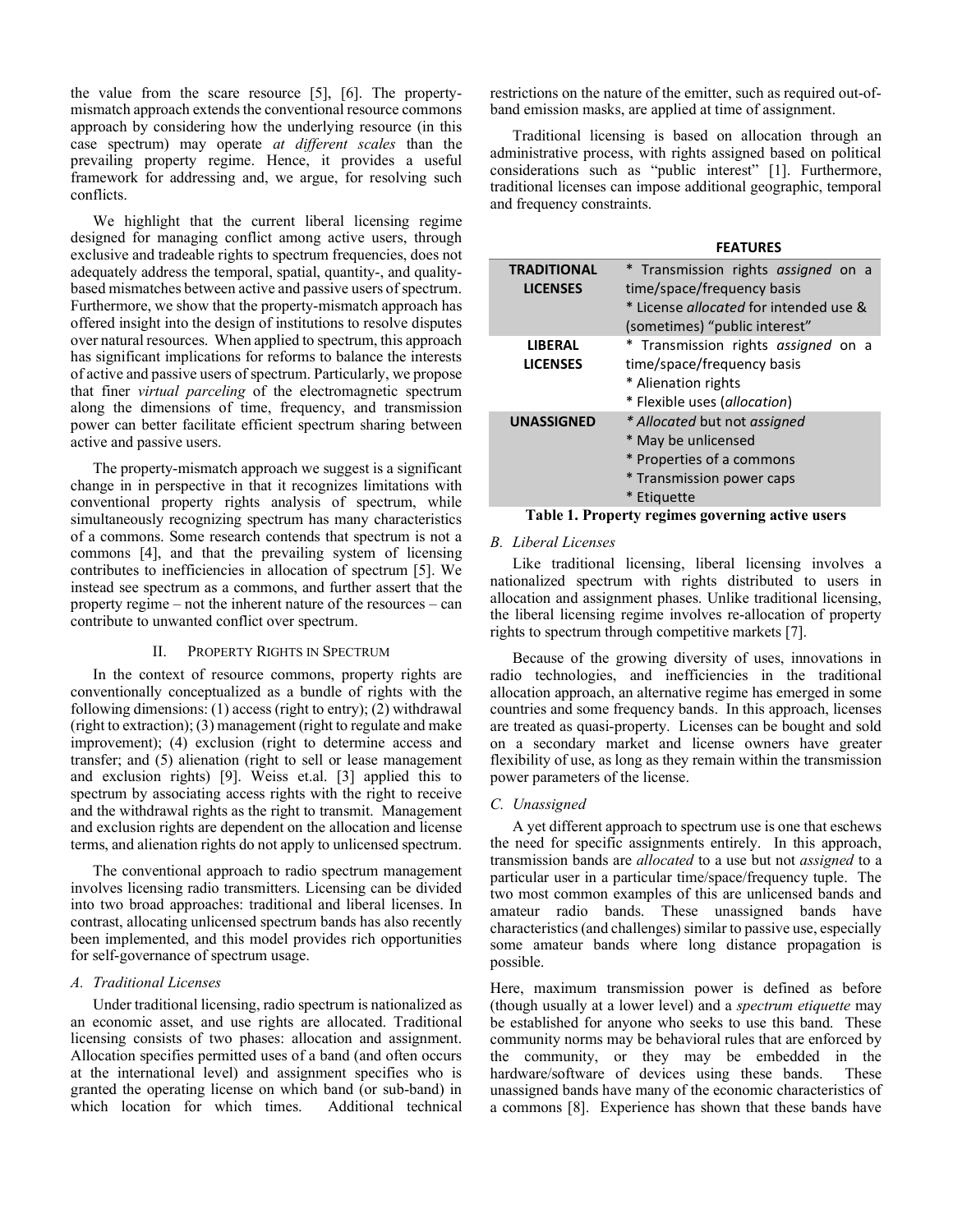been a fruitful resource for innovation for systems that use wireless communications because of the relative ease of obtaining spectrum. Table 1 summarizes the key features of property regimes governing active users.

## III. MISMATCHES IN ACTIVE AND PASSIVE SPECTRUM USE

 Property rights mismatch occurs when the bundle of rights to achieve certain ends results in conflict or missed opportunities for exchange. Yandle [2] defines property mismatch as "a problem of fit involving human institutions that do not map coherently on the biogeophysical scale of the resource either in time or space..." The property rights mismatch approach adds to the previous list of five features of property regimes the following: (6) temporal (period for which operational-level rights may be exercised); and (8) quantitative (how much of a resource may be extracted in a given period) [2], [10]. In addition, we include a category for quality (9), which as we explain below considers in the differences in sensitivity of the radio receiving equipment. Signal quality (such as signal to noise or interference ratios) in the digital world impacts data rates and error rates. Since emitters are under human control, there are ways to tradeoff error rates with coding or signal processing. In typical passive usage cases, such tradeoffs are not possible, and in addition, the receiver must be sensitive enough to detect extremely small energy levels.

 In this context, since passive users do not transmit, they do not fit the operating model behind the license approach. Instead of a transmit power, passive users are more interested in minimizing electromagnetic energy from active sources in the frequency of interest at their antenna terminals. This strategy has been traditionally difficult to regulate, since the mathematical and physical transform mapping transmitter to receiver is a high dimensionality object with many unknown characteristics driven by fundamental physics and significant spatio-temporal variability. For instance, electromagnetic propagation can best be modelled as a random process with incompletely known independent variables even in a statistical sense, and with a strong influence from background atmospheric and ionospheric conditions.

 History has shown that traditional licenses have not been a good fit for passive users. Because of this, the passive community has sought to exercise their influence in the allocation phase of spectrum management: passive users have sought to have bands set aside for these uses, so no licenses can be assigned to active users in these bands (i.e., a mutual exclusion approach).

 Allocations have not had a property right association as assignments have had. Allocations are not auctioned; instead, they are determined through a deliberative process. None of the traditional spectrum management organizations have had a responsibility for enforcing the "boundaries" of an allocation in the way that has been the case for assignments. Thus one source of mismatch is the differing locus of rights definition.

However, as pointed out by the National Research Council [9], the increasing active uses of radio spectrum are creating challenges to the passive users from the increased (unintentional) interference from active uses and from the increased sensitivity of the instruments used for passive users. Using the language of the mismatch literature on resources, governance of the property rights for passive users is more akin to considerations at the level of a landscape, rather than an individual parcel (or exclusive license).

 This mismatch also extends to the enforcement of rights. Demsetz [18] argued that enforcement is a critical part of any property regime. This has been confirmed by Ostrom [10], [11] in her analysis of common pool resource governance regimes. In addition to ensuring the value of property rights, a predictable enforcement system fosters trust between transacting parties, which reduces transaction costs. For active users, enforcement consists of detecting the presence and location of offending transmitters leading to remediation, which normally consists of a "cease and desist" order. In the US, enforcement may be carried out privately by license holders or by the FCC's Enforcement Bureau [12]. For passive users, however, enforcement is challenging because they do not have an inherent property right in the form of a license. Enforcement of allocations is much weaker and many passive users do not have the resources to engage in private enforcement activities since they are overwhelmingly not-for-profit entities or government agencies. As well, it is often the case that interference to passive uses comes from adjacent frequency bands and may be caused by poor design, build, or maintenance of the interfering devices, making enforcement even more costly.

#### A. Dimensions of Rights Mismatch

Mitigating interference is possible in some limited cases through careful frequency allocation and other technological uses. However, because the scale of the interference problems are quite different, the mismatched property rights theory provides a useful analytical framework. In particular, active radio systems operate at different scales from passive users, on a number of important dimensions (summarized in Table 2).

Temporal – The frequencies needed for passive uses are dictated by the phenomena and physical medium properties being studied. Unlike active users, the frequency "allocations" are typically stable and permanent and do not vary with demand. (Of course, the medium state can change these allocations, but their fundamental spectral allocations remain tied to physical properties.) The particular moments (or intervals) when passive users' observations must take place are dictated by the phenomenon under study and the available technology<sup>2</sup>. By contrast, the demand for active use is largely determined by the demand for the services provided on a spatio-temporal basis.

Spatial – Active users often have licenses (hence operations) that may be local, regional and sometimes national in scope. However, passive remote sensing applications can span hundreds of kilometers or even up to and beyond the planet's diameter. Furthermore, passive remote sensing is often transnational, and passive users may be sensitive to interference from multiple legal jurisdictions.

<sup>&</sup>lt;sup>2</sup> For instance, some observations are taken over long time periods to increase the sensitivity of the measurement.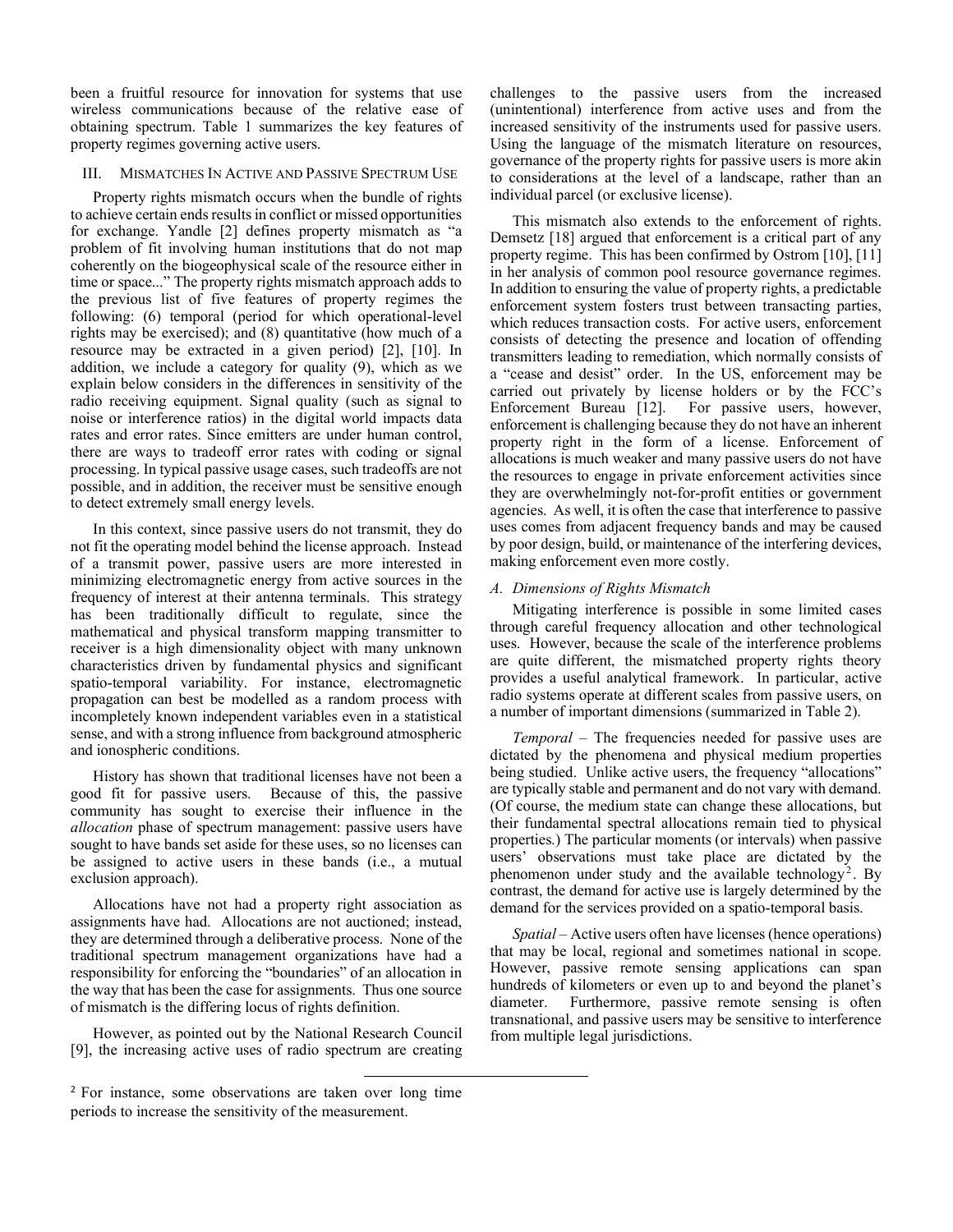*Quantity* – Active users' demand for spectrum is strongly correlated with demand for their service. In contrast, passive users are often driven by the unpredictable nature of scientific discovery.

Quality – Passive users in nearly all cases require receivers that are much more sensitive than those used for active use. This is the case because passive users do not control the strength of the emissions they are observing (as they result from natural phenomena) unlike active users.

|                 | <b>PASSIVE</b>                                                                                                                                     | <b>ACTIVE</b>                                                                                                                                          |
|-----------------|----------------------------------------------------------------------------------------------------------------------------------------------------|--------------------------------------------------------------------------------------------------------------------------------------------------------|
| <b>TEMPORAL</b> | Frequency<br>bands/time<br>determined by<br>phenomena.<br>Frequency<br>requirements<br>extremely stable.                                           | Frequency bands<br>and time<br>determined by<br>business model or<br>customer demand<br>and may be<br>dynamic in time,<br>space and<br>frequency band. |
| <b>SPATIAL</b>  | Determined by<br>required maximum<br>interference level;<br>Frequency<br>allocation needs<br>may cross license or<br>jurisdictional<br>boundaries. | Determined by<br>license (e.g., on a<br>an MSA, basis),<br>regulation (power<br>caps) or<br>propagation<br>characteristics                             |
| <b>QUANTITY</b> | Required frequency<br>bands extremely<br>stable; determined<br>by material and<br>energy properties.                                               | Increasing<br>requirements in<br>time, frequency<br>and space to meet<br>customer demand                                                               |
| <b>QUALITY</b>  | Often involves very<br>low Signal to Noise<br>ratios. Very low<br>noise and<br>interference<br>tolerance                                           | Signal quality and<br>bandwidth<br>requirements vary,<br>depending on the<br>technology used<br>and the service<br>provided.                           |

## Table 2: Passive/Active mismatch

# B. Institutional needs for Resolving Mismatches

The property-mismatch approach suggests the necessity for governance institutions that are able to resolve the mismatch dimensions that are summarized in Table 2. To achieve the low interference and noise environments needed for passive service, a large geographic area (protection zone) is defined to reduce the co-channel interference at the passive receiver. This protection zone may overlap multiple license areas for active users. As

well, passive users must seek to reduce other interference such as adjacent channel interference and harmonic interference from more spectrally distant bands. Methods to resolve this mismatch are illustrated by some specific use cases:

- At the National Radio Astronomy Observatory (NRAO), the passive/active mismatch was resolved in 1959 through the establishment of the National Radio Quiet Zone (NRQZ) in West Virginia, in which many transmissions (e.g., mobile phone, WiFi) are prohibited. This was achieved through regulatory action at the FCC. Explicit coordination procedures are described, as are specific quality requirements. With the passage of time, technology is causing this arrangement to break down. For example, inexpensive and ubiquitous radiators, such as automotive radars, are costly (or near impossible) to control, resulting in high levels of noise to NRAO operations.
- Haystack Observatory, operated by Massachusetts Institute of Technology, is a multidisciplinary radio and radar passive and active remote sensing observatory located in the Boston metro area. Haystack's proximity to a large metropolitan area, sited on top of a hill with no immediate terrain blockage, causes sensors on site to experience interference from many sources. Initially, interference protection came from exclusive licensed bands, as well as operations at multiple 10s of GHz that were previously of no commercial interest. However, mobile radiators (such as automotive radars) and technological changes have made cm and mm wave bands commercially viable, and this has fundamentally changed the environment. As well, spurious emissions (or harmonics from other licensed bands) from large distances (e.g. within 300+ km radius for UHF ionospheric remote sensing radar) can cause severe interference to the very sensitive receivers on site in highly variable ways that are very difficult to mitigate. Environmental changes at meter wavelengths and longer have also become extremely challenging for remote sensing because of unintentionally radiated public emissions from consumer technology (e.g. widely available LED light bulbs) lacking proper type checking and RF filtering.

# C. Analysis of Current Instituions

 Clearly, these parcels can be seen as "landscape level resources" in terms of their spatial dimensions<sup>3</sup>. Passive users interact with the national and international spectrum management institutions through bodies such as the US National Academies of Science, Engineering, and Medicine's Committee on Radio Frequencies (CORF). CORF submits comments on spectrum management proceedings and policies to the FCC, participates in US and international working parties within the International Telecommunications Union (ITU)), and otherwise informs stakeholders about the passive uses of radio spectrum.

 This independent, peer-reviewed institution has addressed some of these rights mismatches because the frequencies needed for passive use are very stable (being determined by the phenomena under study). CORF may be able to resolve conflicts

<sup>&</sup>lt;sup>3</sup> The FCC has dealt with landscape level resources. For example, the AM band experiences sky waves at night which allows for very long transmission distances. To accommodate

this, the FCC developed different license classes to account for this propagation phenomena. For more details, see www.fcc.gov/media/radio/am-clear-regional-local-channels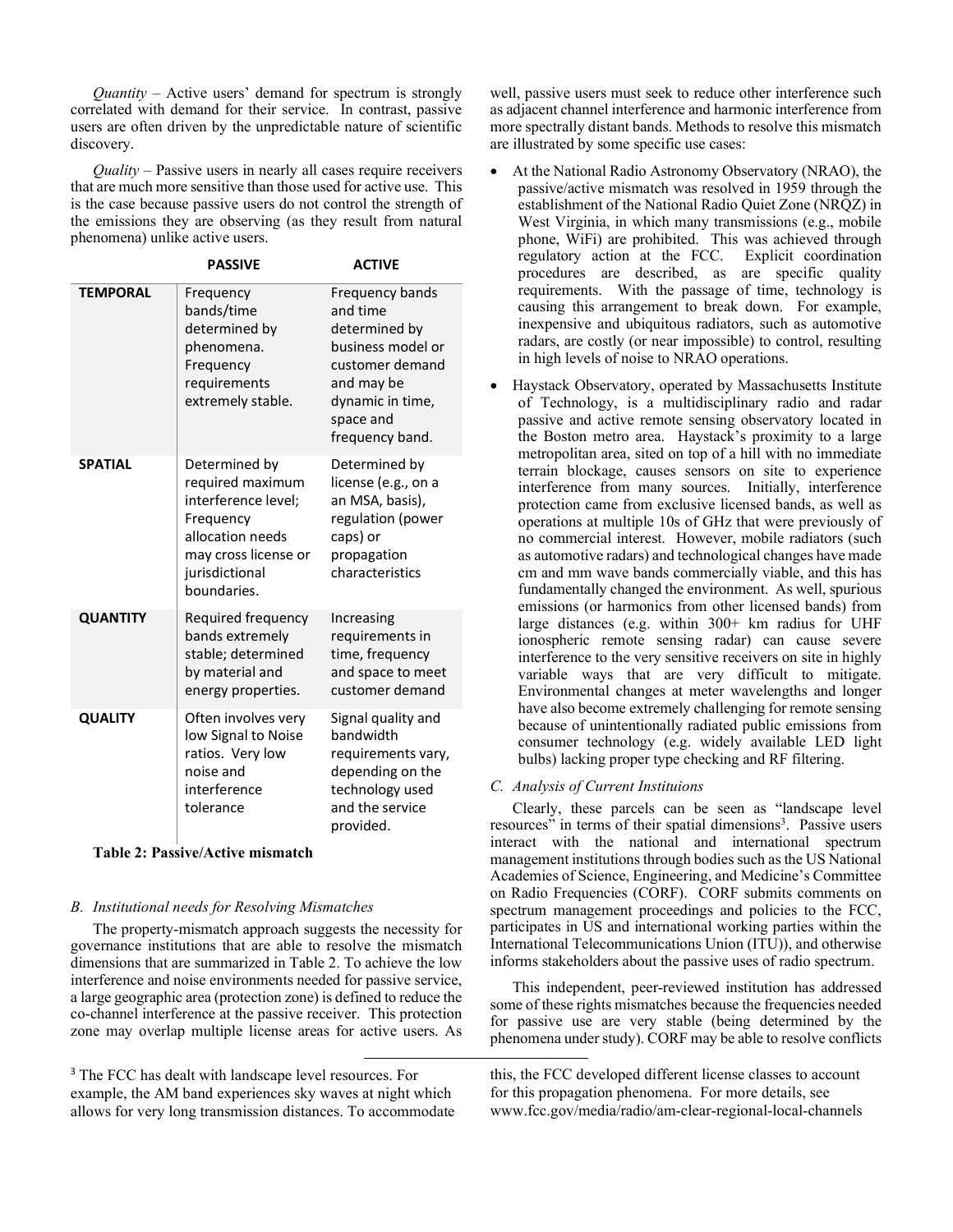within the scientific and radio astronomy communities, but it lacks enforcement power with regard to conflicts with the active use community, particular in the temporal and quality dimensions.

 Responsibility for spectrum management in the US is split across several different agencies. The Federal Communications Commission (FCC) is responsible for the management of commercial spectrum, while the National Telecommunications and Information Administration (NTIA) is responsible for managing government spectrum. The Department of Defense maintains a significant role in the management of spectrum for military uses. Finally, the Department of State is responsible for interacting with the International Telecommunications Union (ITU) for international spectrum allocation.

 Let us consider the mismatches described in Table 2 and consider how the active US agencies might address them or if there are barriers within these agencies to address the mismatches. Although we treat these mismatches independently in each paragraph, it is important to bear in mind that they are correlated with each other in ways that have not been wellquantified.

# 1) Temporal Mismatches

Passive users have very stable requirements over time since the phenomena they are studying are related to particular natural phenomena (which do not change). In contrast, active uses of spectrum are increasing at an impressive rate. Given the growth of the liberal licensing regime and the high value of spectrum auctions in the past decades, the FCC is under considerable pressure to auction as much spectrum as possible. At the same time, the NTIA and DoD are under pressure to find bands to share with commercial users. Thus, these agencies are not well suited to address temporal mismatches. Furthermore, because passive users do not transmit, they are a poor fit for the assignment or license regime, which is the classical approach of these agencies. The Dept of State, which is the preeminent agency for the international allocation scheme, is not equipped to resolve temporal mismatches.

On another level, some passive measurements occur over relatively long periods of time (hours), while most individual active users use spectrum for a few minutes. Even with more intensive coordination between active and passive users, these divergent timeframes may be challenging to reconcile. One option is to have periodic "Earth Hour<sup>4</sup>" pauses of active use, similar to a scheduled black-out like load shedding in the electric grid. Such pauses, which need not occur on a planetary scale, constitute a virtual parceling that balances the rights of active users with passive users. It is unclear what agencies may be best suited to implement such transmission pauses and how they would be enforced.

# 2) Spatial Mismatches

With few exceptions, the FCC's and NTIA's spectrum assignments have a relatively small (i.e., metropolitan scale) geographic scope. For some uses, this might be implemented through transmit power caps and for others, this is defined in the license. As described above, many passive users require regional (super-metropolitan) scale, mostly to achieve their quality requirement. Passive users often receive an allocation, so no active transmitters should be on the same band. However, these spatial requirements are necessary because of interference from a variety of out-of-band sources.

The FCC and NTIA could set strict standards for out of band emissions, but they lack the staff to adequately enforce these standards. Furthermore, those standards would increase transmitter and receiver costs, which most commercial operators would oppose. Thus identifying a new or existing agency with a comparative advantage in monitoring and unauthorized emissions may be necessary to enforce this kind of institutional arrangement.

# 3) Quantity Mismatches

The needs of passive users are stable, changing only when new scientific phenomena are discovered that warrant investigation. As described above, the needs of active users are related to demand for the services they are supporting. It is well known that these demands are growing. As described above, the FCC, NTIA and DoD are under pressure from active users to repurpose spectrum to support growing commercial needs. Repurposing spectrum may also be an important revenue source for governments, thus creating a political incentive to do so. Since increasing quantity allocated to active uses generates conflict with passive use, including through stray emissions, an implication is that some limits on licensing in the aggregate may be necessary. Accordingly, it may be necessary for all the agencies to coordinate on some caps or limitations on spectrum licenses since the cumulative effect of licensing is to crowd out passive use.

## 4) Quality Mismatches

As described above, passive users require a very low noise environment since they do not control the signal strength of the sources they are studying. By contrast, active users control both the transmitter and receiver, so the quality of the transmission can be controlled more closely. The assignment approach that dominates spectrum management at the FCC and NTIA is well suited to active users but less so for passive users. Furthermore, the enforcement arms of these agencies are generally not quipped to make the kinds of measurements needed to support enforcement actions on behalf of passive users. Further expansion of the institutional framework governing receiving spectrum, including through explicit attention to monitoring interference, would appear warranted, much like how the FCC devotes attention to monitoring transmission (e.g., in the case of radio piracy). Monitoring interference with receiving is a different issue, one that would better balance the demands of heterogenous users.

<sup>&</sup>lt;sup>4</sup> Earth Hour in March is a grassroots effort to switch off all lights in 190 countries for an hour. See www.earthhour.org/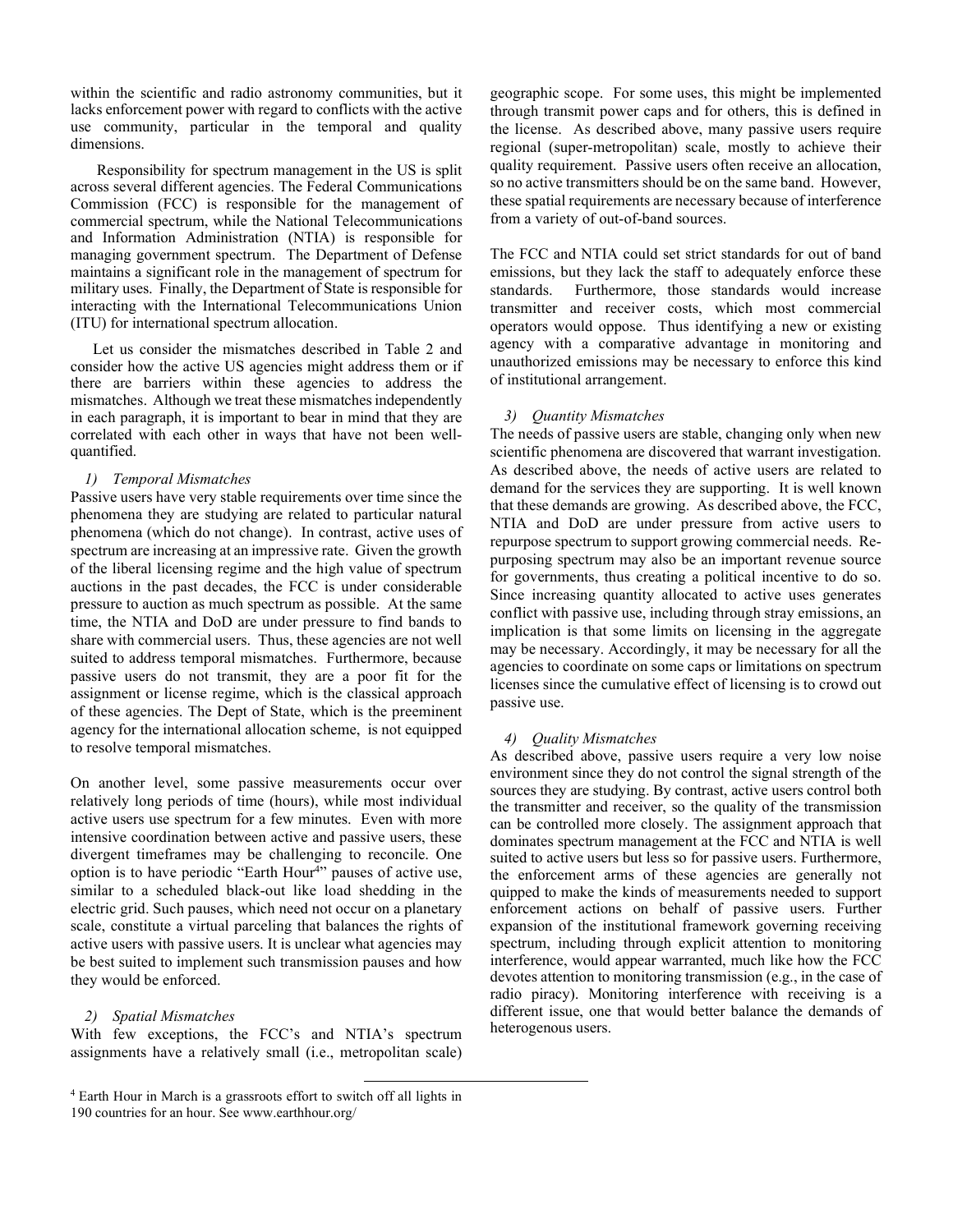# IV. PROPERTY-MISMATCH APPROACH TO SPECTRUM GOVERNANCE AND VIRTUAL PARCELING

Governance includes spontaneous and deliberate (or designed) order [13]. Mutually beneficial exchange is conducted through the construction of *contracts*, where "contracting" is defined broadly to include bargaining between politicians, bureaucrats, and economic parties who have an interest in rights and their allocation [14].

 Economically, the current set of marketed contracts for spectrum-usage rights (i.e., licenses) are incomplete when the needs of passive users are considered in addition to active users, as they do not resolve the temporal, spatial, quantity, and quality based mismatches described in the previous section. One way to address mismatch is to focus on unbundle property right of active users. This involves recognition that a wider set of commoditized property rights are needed to provide users with consistent and continuous answers to the following broader set of questions:

1. How long are rights of access to spectrum guaranteed, or how much time passes until renegotiation or reassignment of property rights? (temporal)

2. How well does the governance regime define locations where operational-level rights can be exercised? (spatial)

3. How much of the radio spectrum may be used in any given time interval? (quantity)

4. What are the signal-to-noise ratios (and interference) that is necessary for successful use of spectrum? (quality).

 If liquid secondary markets of contracts which clearly specify these more granular property-rights considerations are created, we believe it may be possible to alleviate some of the conflicts arising from misaligned preferences between active and passive spectrum users, perhaps even achieving efficient use [15]. Such an approach can be interpreted as "radical-market thinking" [16], which emphasizes a redesign of property-rightsspecifying commodities to facilitate a wider range of uses for a particular common-pool resource.

 One possible method of attaining a radical spectrum market that efficiently caters to the needs of both active and passive users, could be through finer virtual parceling of the electromagnetic spectrum. Such a perspective recognizes that there are property rights assigned to active users *and* a concurrent system of property rights for passive users. Currently, time and transmit power windows together with frequency bands are each routinely used to establish property rights for active users, so they function as a limited form of "parceling" in spectrum which is consistent with conventional licensing approach pioneered by Ronald Coase [17] and Theordore Herzel [5] in the 1950s. However, this "long and skinny" partition of the spectrum, we believe, can be further broken down into smaller, more marketable components. The figure below provides a graphical depiction of how a finer partition of virtual parcels can be constructed, relative to the current exclusive licensing regime:



Figure 1: Virtual Parceling in Spectrum

 A wide array of parcel partitions are worth considering, given current technologies which can be used to enforce and generate formal contracts specifying spectrum-usage rights. For example, out-of-band signaling can facilitate contracts specifying that active users to "back-off" when their spectrum usage generates interference with important passive phenomena. Consider a passive user of TV broadcast signals. Most TVs today are equipped with WiFi and this might be useful in signaling usage of the passive reception to avoid interference. This form monitoring can be incorporated into a virtual parcel that specifies a tolerable amount of interference from active users, after which passive users can legally exclude active users from transmitting on a particular frequency band.

 Additionally, machine learning (ML) may be a useful approach to predict usage and autonomously commoditize parcels in time, frequency, and space. That is, the virtual parcels in Figure 1 may be constructed not just from human analysis of existing data on user preferences, but also from real-time predictive algorithms. ML strategies can also help deal with extracting useful, necessary, and actionable metadata from the high dimensionality hypercube formed by the radio wave propagation medium, sparsely sampled at the present in both time and space (due to the long distance nature of Coulomb forces in the Earth's magnetized environment).

 We are not the first to suggest virtual parceling as a potential solution to property-rights mismatch. Bradshaw and Leonard [13] also propose "virtual parcels" to address the differing scales and dimensions of different resource types whereby "parcels" of efficient scale for the resource are identified and created through a variety of techniques (e.g., market transactions, contract, communal governance, government coordination, resource seizure through eminent domain or nationalization, etc.). Our approach is similar in that our proposal for achieving efficient spectrum allocation involves generating finer parcels of spectrum-usage rights to address temporal, spatial, quality, and quantity-based mismatches that currently occur between active and passive users under the exclusive licensing regime. Virtual parceling in the spectrum space acknowledges that there are already multiple competing rights and that through institutional design, these rights can be further unbundled in ways that more effectively balance the demands of heterogeneous users. In the process, virtual parceling contributes to more appropriate use of the electromagnetic spectrum, including by ensuring through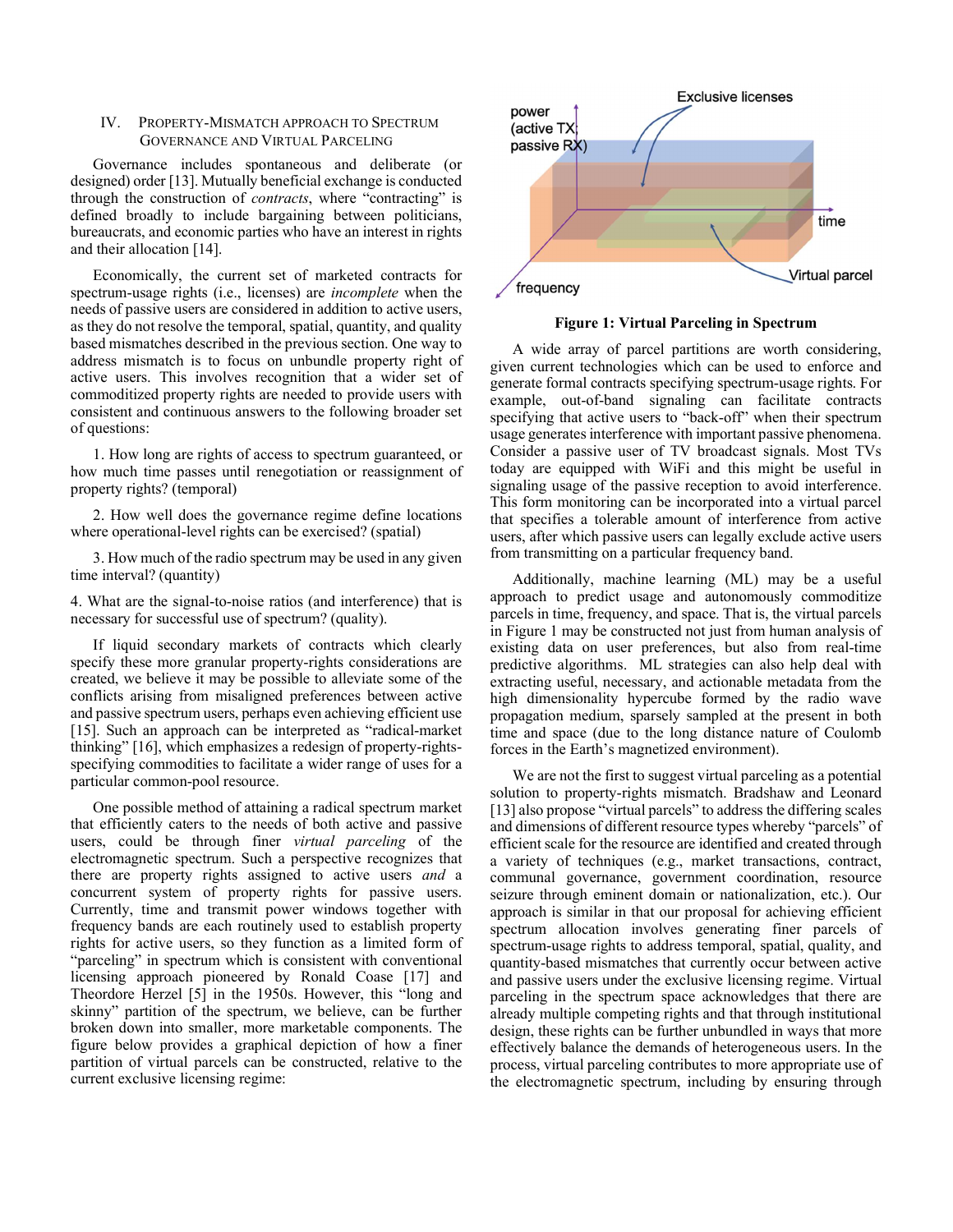institutional design continuity of the indirect benefits which accrue from passive use of spectrum.

 With a broader notion of governance, what occurs is consideration not only for the substantive rules (licensing versus other), but with the processes and procedures to address conflict. In that regard, the mismatch approach provides a more substantial role for the governance institutions to address conflict, particularly the reorganization of government institutions to include a finer set of marketed parcels of spectrum-usage rights. The mismatch approach also highlights that organizational incentives may not be aligned with the most appropriate use of spectrum, such as with the FCC and related agencies having such strong incentives to further parcel out the spectrum for active uses. Currently, there is no organization whose purpose is to represent the interests of passive users. A property mismatch approach suggests that perhaps there should be, or at a minimum, that a governance organization that emerged to address the demands of active users and is under increasing pressure to further divide spectrum for active use may not be the best equipped to address spectrum conflicts.

## V. DISCUSSION AND CONCLUSION

The current institutional framework for allocation radio spectrum was developed primarily with active users in mind, in particular transmitters. One of the challenges with the focus on active users is that passive use is often not sufficiently accounted for. There are several reasons for this, including that the property regime has generally evolved to reflect the demand for users to capture value.<sup>5</sup> Passive uses, including scientific uses, have thus been left out, to an extent, of the property regime. The property mismatch approach captures such issues in a property regime.

In our discussion, passive use is akin to a landscape level resource, much like air. Rules that provide for clean air, or in this case, clear spectrum for passive users, can coexist with private property rights, but it is necessary to create frameworks to balance the interests of competing users.

Experience has shown that the initial spectrum property assignment has a great deal of inertia due to its government regulatory nature. As a manufactured resource, substantial capital investments in electromagnetic transducers such as radios, receivers, antennas, etc., are needed to utilize this resource for passive and active users alike. These investments are often highly specific, partly because of physics and partly because of technology. For example, antennas are strongly related to the frequency they are intended to transmit and receive, and technology has limited impact on this. Traditional technology has meant that many components for transmission and reception were hard wired and relatively immutable, although this has substantially changed in recent times with the advent of digital signal processing and software radios. For passive users, the design of receivers with the necessary sensitivity is a costly and time consuming process, and resource limits mean that these users can only change slowly to the more

6 spectrumx.org

rapidly changing noise environment in which they operate. Passive users may also be constrained by the phenomena they are observing and analyzing.

 The creation of private property rights to spectrum has some benefits, including addressing issues with congestion. But the current parceling of the spectrum creates inefficient scales for disparate uses of spectrum resources. One reason, unlike with resource commons, is that technology is always redefining what is possible in terms of performance parameters such as capacity and interference tolerance. Rather than exclusive rights, what could be more appropriate might be a property regime that can be continually adjusted.

 The challenge with mismatch differs, as one conventional way to address this is by creating organizations that overcome conflict or have mandates to manage property rights at different scales. Thus, a question may be how to expand the scope of these organizations. We argue that finer virtual parceling of the electromagnetic spectrum could help address the incompleteness of current spectrum license market, allowing a wider and more flexible set of spectrum-usage rights. This can allow better adaptation of communal spectrum usage to random passive phenomenon, and more efficient usage of spectrum in general.

 Another possibility is to establish organizations that provide a forum for people to resolve disputes, such as the newly created National Spectrum Innovation Institute, SpectrumX. <sup>6</sup> Such organizations provide a framework that bring together different users without the presumption that licensing is the most significant way to manage spectrum. The significance of private institutions in governance arises because governments cannot, themselves, do all governing themselves [20]. With spectrum, then, governance includes consideration of the substantive rules, along with the collective choice procedures, with emphasis on how formal authorities interact with private orders (including business, and network associations), to explain change in the rules.

Finally, one consideration with licensing is how much of a role agencies such as the FCC (with commerce in their charter) ought to have, including whether it ought to be abolished [21]. The usual case for abolishing the FCC is that institutions such as the common law would be enough to figure out ownership of spectrum. However, the issue of FCC mismanagement of private property rights to spectrum is not the only reason to reconsider the role of the agency. Another is that it has not historically been equipped to deal with passive use. It is clear from the above analysis that abolishing the FCC might not undermine private property rights to spectrum, and may improve them, but it is far from clear that such an approach would provide for better management of conflicts between active and passive users. In another example of spectrum rights mismatch [22], the FCC's organizational structure is not well suited to dealing with coexistence problems involving mismatched rights. As a result,

<sup>&</sup>lt;sup>5</sup> This reflects the more general consideration that property rights tend to emerge and change in response to changes in values, as emphasized by [18] and [19].